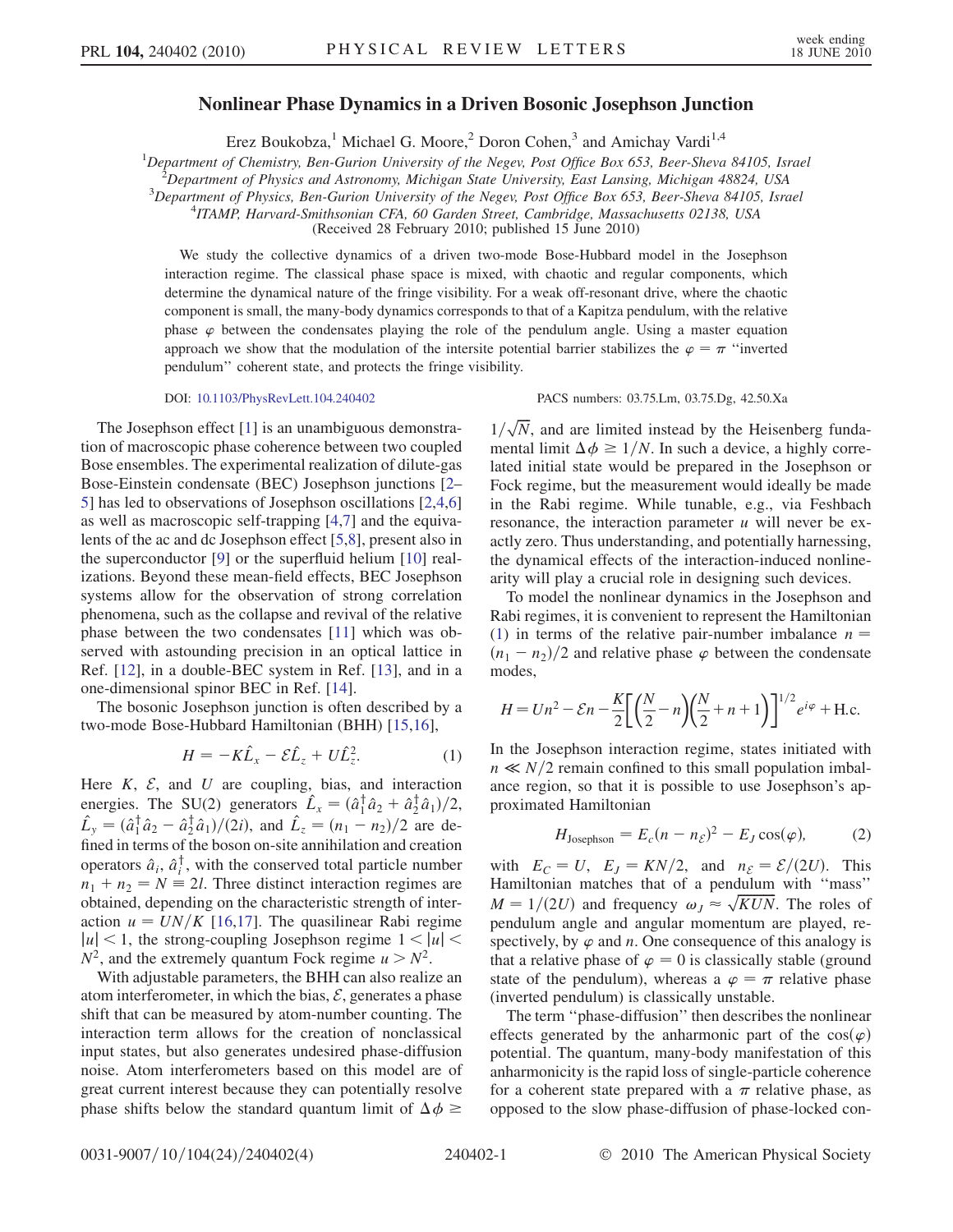densates with  $\varphi = 0$  [\[17](#page-3-15)[,18\]](#page-3-16). Several recent works propose to control such phase-diffusion processes by means of external noise [\[19](#page-3-17)[,20\]](#page-3-18) or modulation of the Hamiltonian parameters to induce  $\pi$  flips of the relative phase [\[21\]](#page-3-19).

In this Letter, we build further on the pendulum analogy to explore the effect of oscillatory driving on the collective phase dynamics of the BHH and determine to what extent does known driven pendulum physics carry over to this spherical phase-space model. We consider two possible time-dependent driving fields, "vertical"  $(v)$  and "horizontal"  $(h)$ , given by

$$
V_{v,h}(t) = f(t)\hat{W} = D_{v,h}\sin(\omega t + \phi)\hat{L}_{x,y}.
$$
 (3)

Here ''vertical'' and ''horizontal'' are in reference to the pendulum model. The classical phase-pendulum motion is in the  $L_xL_y$  equatorial plane of the BHH, with the  $\varphi = 0, \pi$ stationary points lying on the  $L<sub>x</sub>$  axis, making it the "gravitation" direction of the pendulum. Hence,  $V_{\nu}$  is equivalent to a vertical drive of the pendulum axis and  $V<sub>h</sub>$  corresponds to a horizontal drive. With respect to the two-mode BHH, the first type of driving  $V_n(t)$  is a modulation of the hopping frequency  $K$ , which may be attained by changing the Barrier height, as illustrated in Fig. [1\(a\)](#page-1-0), whereas  $V_h(t)$  may be induced by means of shaking the double-well confining potential laterally, as illustrated in Fig. [1\(b\),](#page-1-0) thus effectively introducing the equivalent of an electromotive force in the oscillating frame. It is customary to define the dimensionless frequency  $\Omega \equiv \omega/\omega_j$ , and the dimensionless driving strength  $q = \sqrt{UN/K}(D/\omega)$  =

<span id="page-1-1"></span>

<span id="page-1-0"></span>FIG. 1 (color online). Schematics of a driven Bose-Josephson junction: (a) The vertical driving obtained by time-dependent modulation of the barrier height between the wells. (b) The horizontal driving is via lateral shaking of the double-well potential. (c) The potential term in the Josephson Hamiltonian without driving (dash-dotted line), and with vertical driving (solid line), which includes the effective potential (dashed line). Circles denote stable stationary points whereas  $\times$  denotes instabilities. (d) The same for horizontal driving. It should be noted that ''vertical'' and ''horizontal'' refer to the motion of the pendulum axis in the Kapitza analogy, which incidentally matches the direction of potential modulation.

 $D/(K\Omega)$ . Fast and slow driving correspond to  $\Omega \gg 1$ and  $\Omega \ll 1$ , respectively, whereas  $q \gg \Omega$  and  $q \ll \Omega$ correspond to strong and weak driving.

Within the one-dimensional pendulum approximation, the angle variable  $\varphi$  and the momentum *n* are canonical conjugate variables. It is well known [\[22\]](#page-3-20) that off-resonant, fast driving is effectively equivalent to the additional static "pseudopotential,"  $V_{v,h}^{\text{eff}} = \pm (1/4)q^2Kl\sin^2(\varphi)$ , as illustrated in Fig. [1.](#page-1-1) It is possible to further refine this effective description, adding momentum dependent terms, as de-scribed in [\[23](#page-3-21)]. For sufficiently strong ( $q^2 > 2$ ) vertical drive, the effective term  $V_v^{\text{eff}}$  can stabilize the  $\varphi = \pi$ inverted pendulum [Fig. [1\(c\)\]](#page-1-0), an effect known as the Kapitza pendulum [[22](#page-3-20)]. By contrast, the effective term  $V_h^{\text{eff}}$  can destabilize under the same conditions the  $\varphi = 0$ pendulum-down ground state, and generate two new degenerate quasistationary states [Fig. [1\(d\)\]](#page-1-0).

Generally, the driven BHH has a mixed classical phasespace structure similar to that of a kicked top [\[24](#page-3-22)], with chaotic regimes bound by Kolmogorov-Arnold-Moser trajectories, making the bosonic Josephson junction a good system for studying quantum chaos [[25](#page-3-23),[26](#page-3-24)] along with 3 mode (trimer) BECs [[27](#page-3-25)], the kicked-rotor realization by cold atoms in periodic optical lattice potentials [\[28\]](#page-3-26), ultracold atoms in atom-optics billiards [\[29\]](#page-3-27), and the recent realization of a quantum kicked top by the total spin of single  $133$ Cs atoms [[30](#page-3-28)]. The unique features of the driven BHH in this respect are (i) it offers a novel avenue of ''interaction-induced'' chaos, which should be distinguished from the single-particle ''potential-induced'' chaos that had been highlighted in past experiments with cold atoms, and (ii) the pertinent dynamical variables are relative phase and relative number, leading to nonlinear and possibly chaotic phase dynamics, which may be monitored via fringe-visibility measurements in interference experiments.

Figure [2](#page-2-0) shows representative results for near-resonant  $(\Omega \approx 1)$  horizontal driving. Stroboscopic Poincaré plots of the classical (mean-field) evolution at drive-period intervals are shown on the left for varying drive strength,  $q$ , demonstrating the growth of the stochastic component to form a chaotic ''sea'' surrounding regular ''islands'' of nonchaotic motion. On the right, we represent the full many-body BHH evolution via the Husimi  $Q$  function  $Q(n, \varphi) = |\langle n, \varphi | \psi(t) \rangle|^2$ , which provides visualization for the expansion of the time-dependent many-particle state  $|\psi(t)\rangle$  in the spin coherent states basis  $|n, \varphi\rangle =$  $(N!)^{-1/2} [\sqrt{1/2 + n/N} \hat{a}_1^{\dagger} + e^{i\varphi} \sqrt{1/2 - n/N} \hat{a}_2^{\dagger}]^N |\text{vac}\rangle.$ For weak driving the initial preparation  $|0, 0\rangle$  lies within a regular region of phase space and retains its coherence. In contrast, for larger values of  $q$  the initial coherent state spreads quickly throughout the chaotic sea, resulting in a highly correlated many-body state, as manifest in the dynamics of fringe visibility  $g_{12}^{(1)}(t) = \sqrt{\langle \hat{L}_x \rangle^2 + \langle \hat{L}_y \rangle^2}/l$ . Similar results, with a slightly different classical phasespace structure are obtained for vertical driving.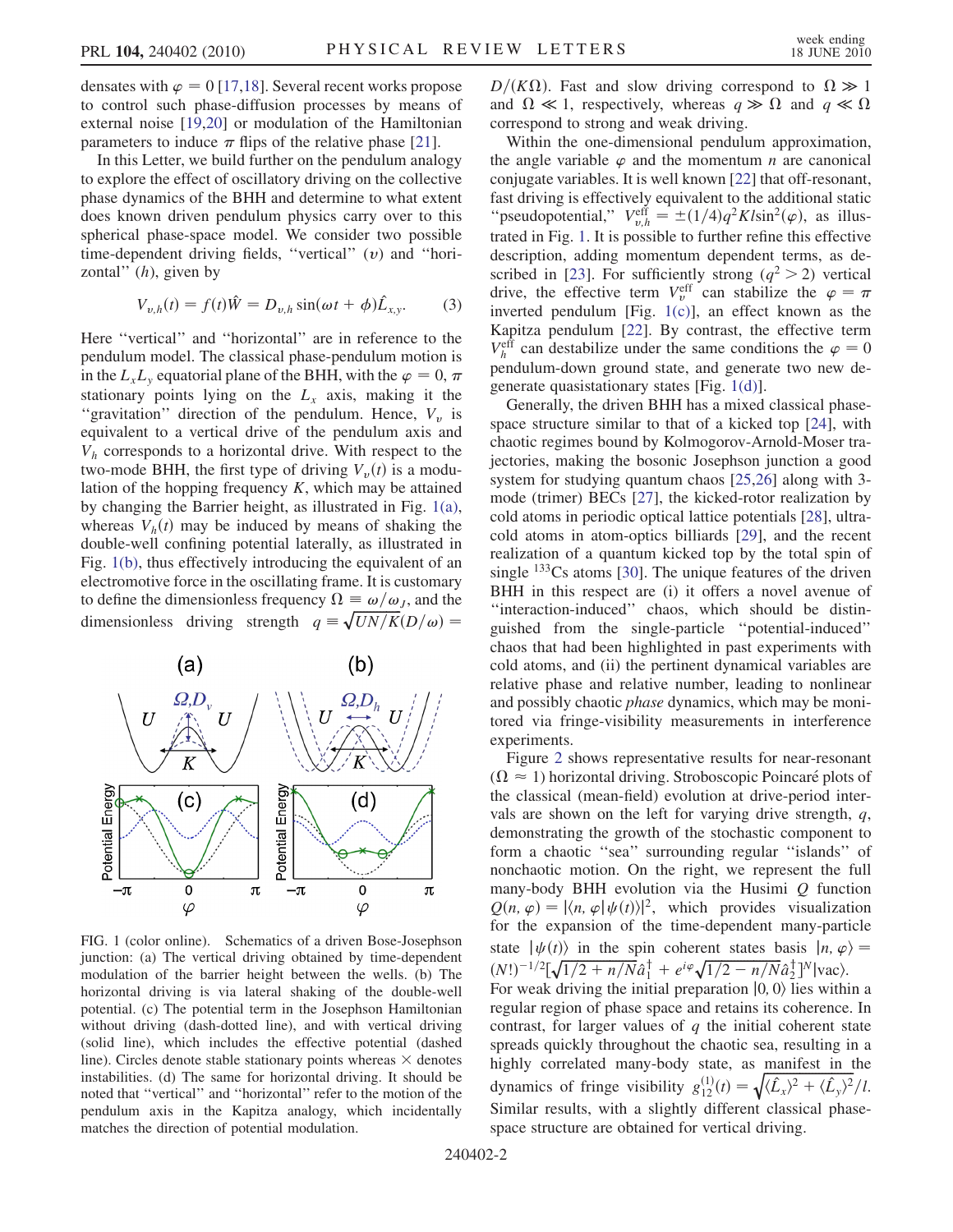<span id="page-2-0"></span>

FIG. 2 (color online). Mean-field stroboscopic phase-space plots of *classical* trajectories (left), and a representative  $N =$ 100 many-body quantum Husimi distribution (right), for the dynamics that is generated by the BHH with  $V_h(t)$  driving, assuming  $|0, 0\rangle$  coherent preparation. The parameters are  $u =$ 30, and  $\Omega = 1$ . The strength of the driving is  $q = 0.1$  (top), and  $q = 0.5$  (middle), and  $q = 1.0$  (bottom). The evolution of the fringe-visibility is plotted in the lower panel for  $q = 0.1$  (bold solid line, green) and  $q = 1.0$  (solid line, blue).

For an off-resonant weak driving with  $\Omega \gg 1$  and  $q \ll 1$  $\Omega$ , the chaotic component of phase space becomes hard to resolve. In this case we obtain the many-body manifestation of the Kapitza pendulum physics [[22](#page-3-20)], where a periodic vertical drive of the pendulum axis stabilizes the  $\varphi = \pi$  inverted pendulum and a horizontal drive destabilizes its ground  $\varphi = 0$  state.

In generalizing the Kapitza pendulum physics into the context of the driven bosonic Josephson junction, we have to deal with two modifications: (i) the phase space of the full BHH is spherical and not canonical, as opposed to the truncated, cylindrical Josephson phase space; (ii) realistically  $f(t)$  may include a noisy component whose effect on the effective potential should be determined. We therefore rederive the Kapitza physics for the full BHH, using a master equation approach rather than by the standard time scale separation methodology. The quantum state of the system is represented by the probability matrix  $\rho$ , satisfying  $d\rho/dt = i[\mathcal{H}, \rho]$  where  $\mathcal{H} = H + f(t)W$ with  $f(t) = \sin(\omega t + \phi)$ . The small parameter is the driving period  $\delta t = 2\pi/\omega$  for harmonic drive, or the correlation time if  $f(t)$  is noisy. Using a standard iterative procedure the difference  $\rho(t + \delta t) - \rho(t)$  can be expressed to 1st order as an integral over  $[H + f(t')W, \rho]$ . The 2nd order adds a double integral over  $[H + f(t')W, [H +$  $f(t'')W, \rho$ ], and the 3rd order adds a triple integral over  $[H + f(t')W, [H + f(t'')W, [H + f(t''')W, \rho]]].$  If  $f(t)$ contains a noisy component, as in the standard master equation treatment, we obtain after integration over the second order contribution a diffusion term  $[W,[W,\rho]]$ . In the familiar classical Focker-Planck context, with  $W = x$ , this term takes the form  $\frac{\partial^2 \rho(x, p)}{\partial p^2}$ . However, for a strictly periodic noiseless driving the time integration over a period vanishes, and evaluation to 3rd order is required. Integrating the 3rd order contribution over a period we get terms that can be packed as  $[[W, [W, H]], \rho]$ . Hence, the effective static potential is

$$
V^{\text{eff}} = -\frac{1}{4\omega^2} [W, [W, H]]. \tag{4}
$$

<span id="page-2-2"></span>Other terms also exist [producing the tilt of the islands in Figs.  $3(c)$  and  $4(c)$ ]; however, they depend on the driving phase  $\phi$ , and vanish if the stroboscopic sampling is averaged. In the standard canonical case with  $\hat{W} = W(\hat{x})$  this expression gives the familiar Kapitza result  $\left[W'(x)\right]^2$ /  $(4M\omega^2)$  as in [[23](#page-3-21)]. For the BHH noncanonical spherical phase space, with  $W \propto L_x$  or  $W \propto L_y$ , it is straightforward to verify that Eq. [\(4](#page-2-2)) generates the expected Kapitza terms  $L_y^2 = l^2 \sin^2 \theta \sin^2 \varphi$  or  $L_x^2 = l^2 \sin^2 \theta \cos^2 \varphi$ , approaching the pendulum effective potential in the equatorial region  $\theta \approx$  $\pi/2$ . Additional terms slightly renormalize the bare values of  $U$  and  $K$ .

The predicted Kaptiza physics effects are confirmed numerically in Fig. [3](#page-2-3) and Fig. [4](#page-3-30) for the vertical  $V_{\nu}(t)$  and horizontal  $V_h(t)$  drive, respectively. Comparison of the stroboscopic Poincaré plots for the undriven (a) and driven (c) BHH clearly shows the stabilization of the  $|0, \pi\rangle$  coherent state by the vertical  $\hat{L}_x$  driving (Fig. [3\)](#page-2-3), and the destabilization of the  $|0, 0\rangle$  preparation by the

<span id="page-2-3"></span>

<span id="page-2-1"></span>FIG. 3 (color online). Quantum Kapitza pendulum with vertical driving, and  $\ket{0, \pi}$  coherent preparation. The panels are arranged as in Fig. [1](#page-1-1). The parameters are  $u = 100$ ,  $\Omega = 30$ , and  $N = 100$ . The strength of the driving is  $q = 0$  (a, b, lower panel dashed blue line) and  $q = 3$  (c, d, lower panel solid red line). Circles in the lower panel denote the time at which the Husimi distribution in (c, d) is plotted. The classical stabilization of the inverted pendulum results in a protected single-particle coherence of the initial preparation.